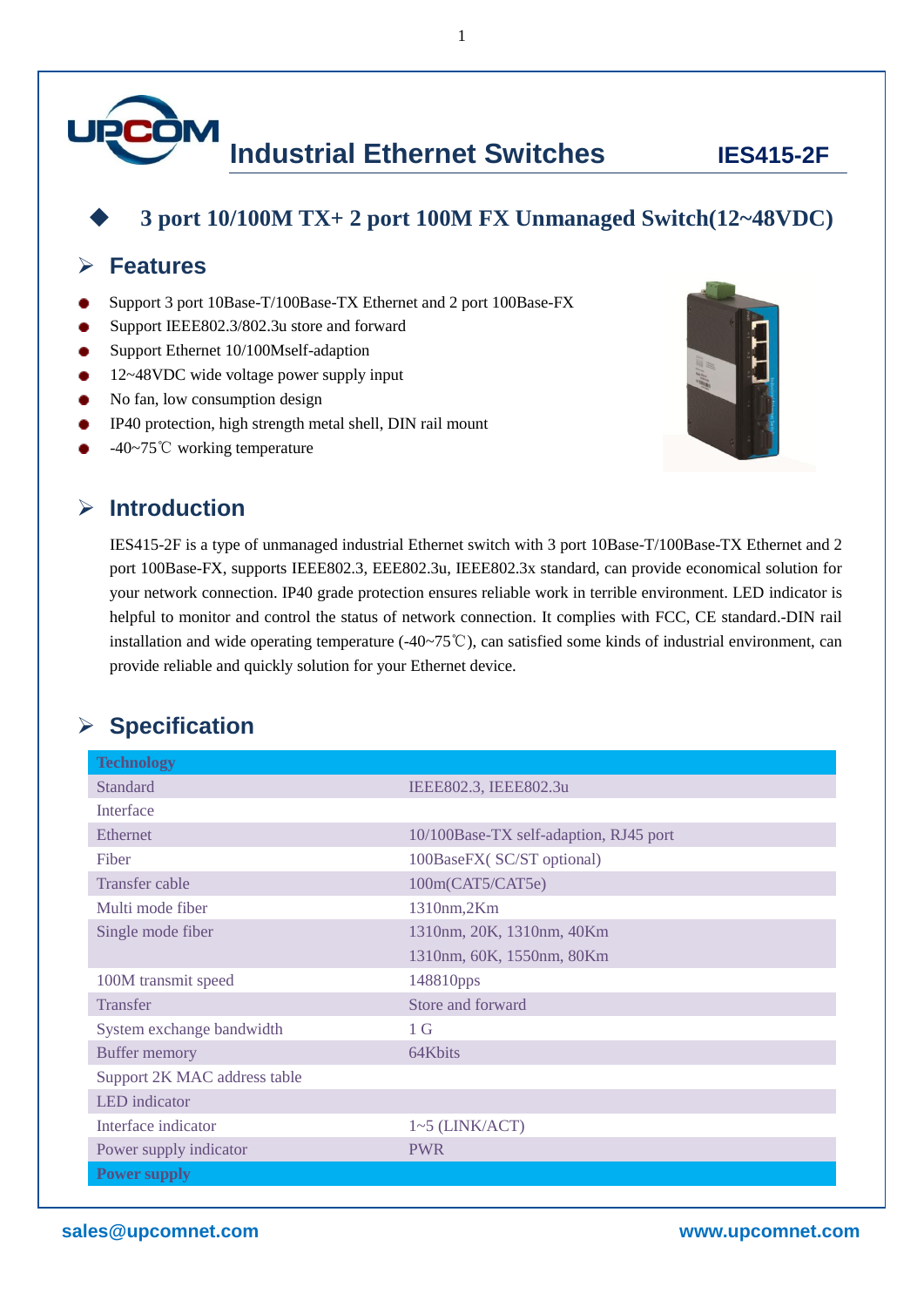| Input voltage                               | 24VDC(12~48VDC)                      |
|---------------------------------------------|--------------------------------------|
| Input current                               | 0.02A@24VDC                          |
| <b>Terminal block</b>                       | 3 bits 7.62mm terminal block         |
| None load consumption                       | 2.0W@24VDC                           |
| Full load consumption                       | 2.6W@24VDC                           |
| Support inside over-current 4.0A protection |                                      |
| Support opposite connection protection      |                                      |
| Mechanical                                  |                                      |
| <b>Shell</b>                                | IP40, high strength iron shell.      |
| <b>Installation</b>                         | <b>DIN Rail</b>                      |
| Dimension $(W \times H \times D)$           | 110 mm $\times$ 95mm $\times$ 35mm   |
| Weight                                      | 370g                                 |
| Environmental                               |                                      |
| <b>Operating Temperature</b>                | -45 $\mathbb{C}$ to 75 $\mathbb{C}$  |
| <b>Storage Temperature</b>                  | -45 °C to 85 °C                      |
| <b>Relative Humidity</b>                    | 10 to 95% (non-condensing)           |
| <b>Standard</b>                             |                                      |
| <b>EMI</b>                                  | FCC Part 15, CISPR (EN55022) class A |
| <b>EMS</b>                                  | EN61000-4-2 (ESD), Level 4           |
|                                             | EN61000-4-3(RS), Level 3             |
|                                             | EN61000-4-4 (EFT), Level 4           |
|                                             | EN61000-4-5 (Surge), Level 4         |
|                                             | EN61000-4-6(CS), Level 3             |
|                                             | EN61000-4-8(PFM), Level 5            |
| <b>Shock</b>                                | IEC 60068-2-27                       |
| Free fall                                   | IEC 60068-2-32                       |
| <b>Vibration</b>                            | IEC 60068-2-6                        |
| Warranty                                    |                                      |
| Warranty time                               | 5 years                              |
| Certification                               | CE, FCC, RoHS, UL508(Pending)        |

# **Dimension**